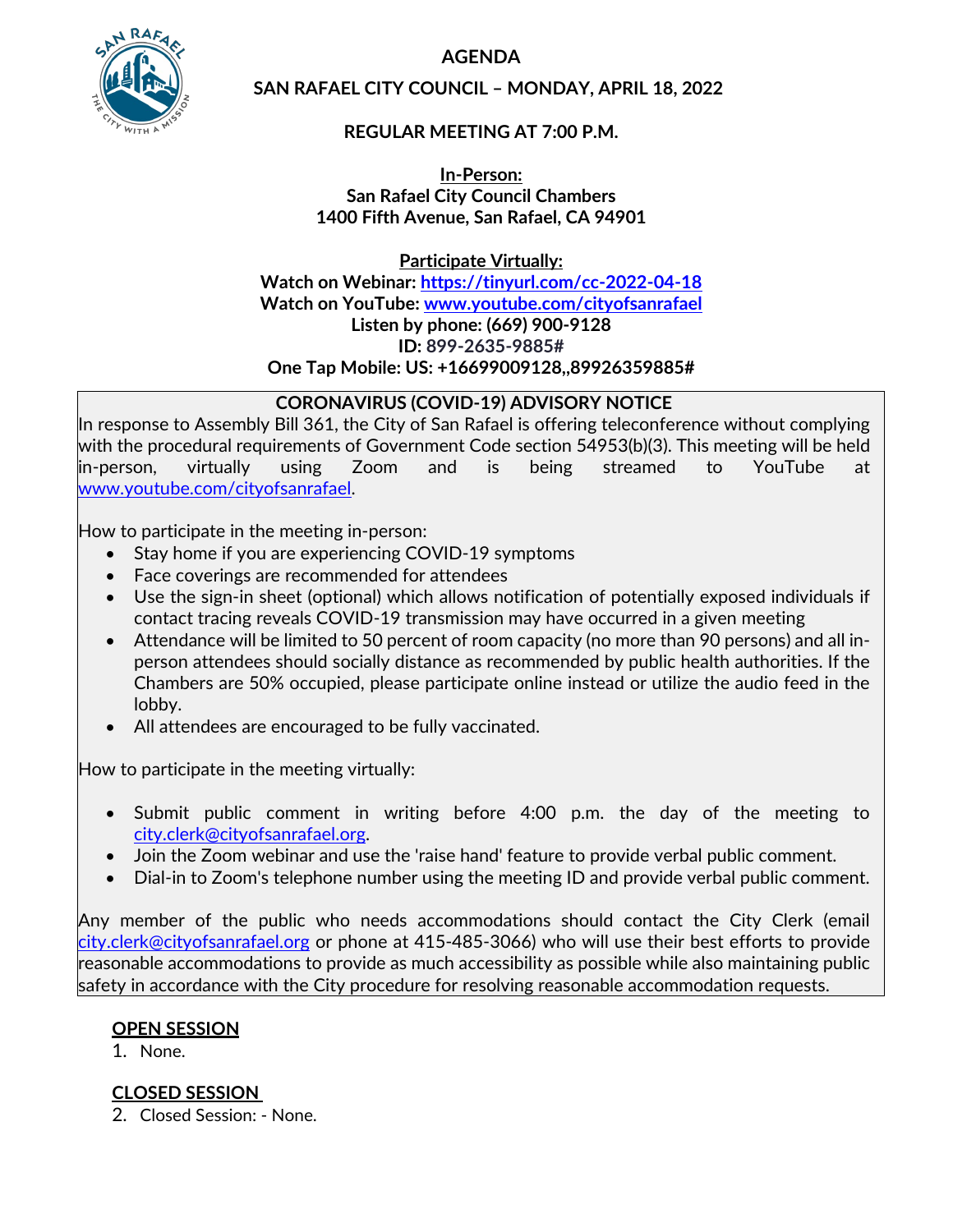# **OPEN TIME FOR PUBLIC EXPRESSION**

The public is welcome to address the City Council at this time on matters not on the agenda that are within its jurisdiction. Please be advised that pursuant to Government Code Section 54954.2, the City Council is not permitted to discuss or take action on any matter not on the agenda unless it determines that an emergency exists, or that there is a need to take immediate action which arose following posting of the agenda. Comments may be no longer than two minutes and should be respectful to the community.

## **CITY MANAGER'S REPORT:**

3. City Manager's Report:

## **COUNCILMEMBER REPORTS:**

## **(including AB 1234 Reports on Meetings and Conferences Attended at City Expense)**

4. Councilmember Reports:

## **CONSENT CALENDAR:**

The opportunity for public comment on consent calendar items will occur prior to the City Council's vote on the Consent Calendar. The City Council may approve the entire consent calendar with one action. In the alternative, items on the Consent Calendar may be removed by any City Council or staff member, for separate discussion and vote.

## 5. Consent Calendar Items:

#### a. **Approval of Minutes**

Approve Minutes of City Council / Successor Agency Regular and Special Meetings of Monday, April 4, 2022 and Monday, April 11, 2022 (CC) *Recommended Action – Approve minutes as submitted*

## b. **Paramedic Tax Rate for Fiscal Year 2022-23**

Final Adoption of Ordinance 2005: An Ordinance Amending the Paramedic Service Special Tax Rates within the Voter-Approved Limit, Commencing with Fiscal Year 2022-2023, for Improved Residential and Non-Residential Properties in the City of San Rafael, County Service Area No. 13, County Service Area No. 19, and the Marinwood Community Services District (FD)

*Recommended Action – Approve final adoption of Ordinance 2005*

## c. **MCSTOPPP Kerner Pump Station Trash Capture Device Project**

Resolution Approving and Authorizing the City Manager to Execute a Second Amendment to the Professional Services Agreement with Schaaf & Wheeler Consulting Civil Engineers, Inc. for Design and Environmental Engineering Services Associated with the MCSTOPPP Kerner Pump Station Trash Capture Device Project, In an Amount Not to Exceed \$280,832 (PW)

*Recommended Action – Adopt Resolution*

## **PUBLIC HEARINGS**

## 6. Public Hearings:

- a. **Streamlined Review for Certain Residential Projects (Formerly Design Review Advisory Committee, DRAC)**
	- i. Consideration of an Ordinance Amending Section 14.25.070 of Title 14 (Zoning Ordinance) of the San Rafael Municipal Code to Establish Streamlined Review for Certain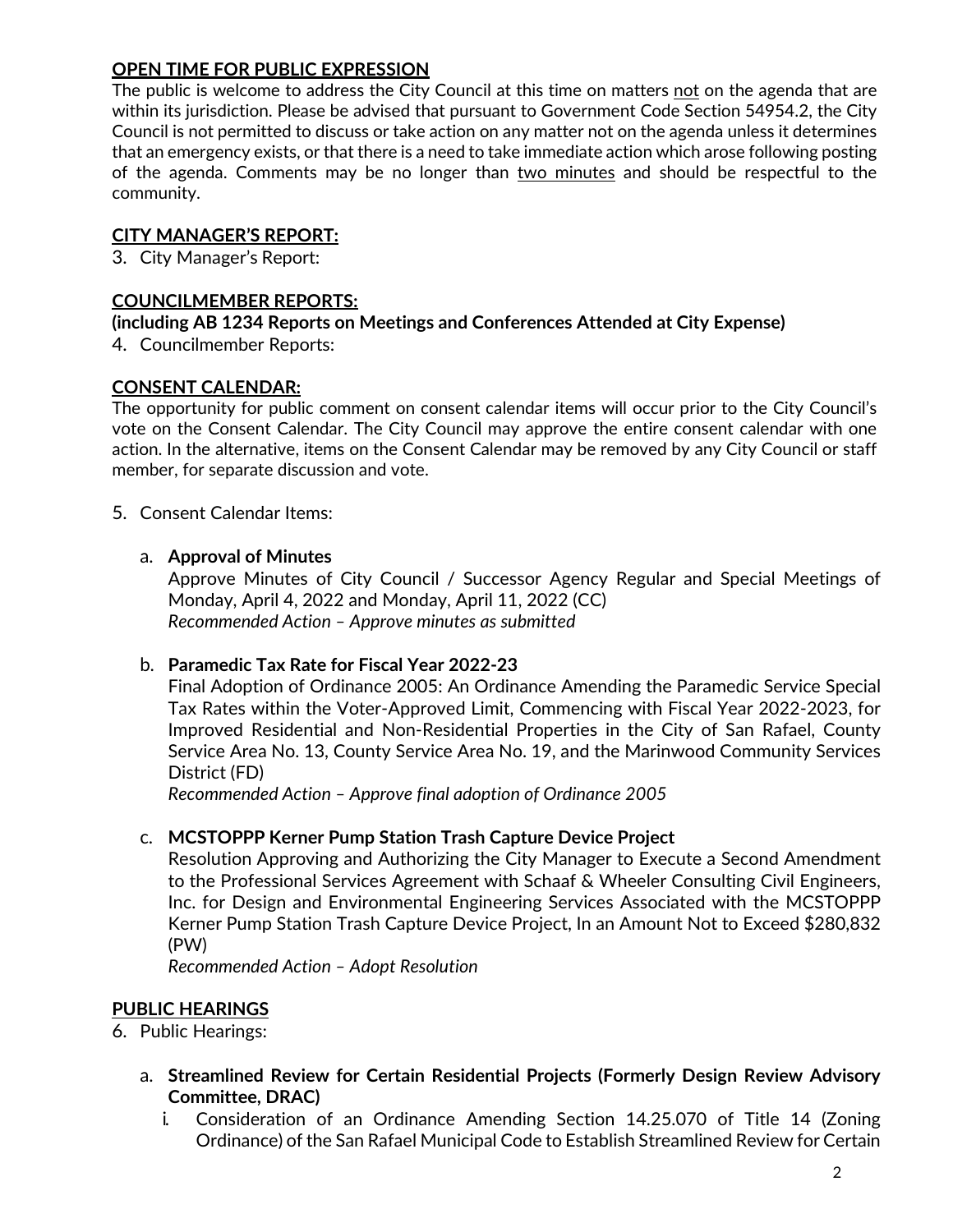Residential Projects (CD) *Recommended Action – Pass Ordinance to print*

- ii. Resolution Establishing a One Year Pilot Program for Streamlined Review for Certain Residential Projects *Recommended Action – Adopt Resolution*
- b. **Adoption of a Military Equipment Funding, Acquisition and Use Policy in Compliance with Assembly Bill 481**

Consideration of an Ordinance Adding New Chapter 2.52 to the San Rafael Municipal Code, Entitled "Police Acquisition and Use of 'Military Equipment,'" and Approving the San Rafael Police Department's Policy §706 – Military Equipment Funding, Acquisition and Use Policy" PD

*Recommended Action – Pass Ordinance to print*

# **OTHER AGENDA ITEMS:**

7. Other Agenda Items:

# a. **Third Street Safety Improvements Project**

Adopt Resolutions Related to the Third Street Safety Improvements Project HSIPL 5043(043), City Project No. 11362 (PW)

- i. Resolution Awarding and Authorizing the City Manager to Execute the Construction Agreement for the Third Street Safety Improvements Projects, HSIPL 5043(043) to Ghilotti Bros., Inc., In the Amount of \$2,236,926, and Authorizing Contingency Funds In the Amount of \$263,074, for a Total Appropriated Amount of \$2,500,000 *Recommended Action – Adopt Resolution*
- ii. Resolution Approving and Authorizing the City Manager to Execute a Professional Services Agreement with Park Engineering, Inc. for Construction Management, Materials Testing and Inspection Services Associated with the Third Street Safety Improvements Project, HSIPL 5043(043), In the Amount of \$258,499, In a Form Approved by the City Attorney

*Recommended Action – Adopt Resolution*

- iii. Resolution Approving and Authorizing the City Manager to Execute an Amendment to the Professional Services Agreement with Kimley-Horn and Associates, Inc. for Construction Support Services Associated with the Third Street Safety Improvements Project, HSIPL 5043(043), In the Amount of \$40,000 for a New Total Professional Services Agreement of \$320,000, In a Form Approved by the City Attorney *Recommended Action – Adopt Resolution*
- b. **Merrydale Road Multi-Use Path Connection Alternatives** Informational Report on Multi-Use Path Connection Alternatives from Las Gallinas Avenue to the Civic Center SMART Station via Merrydale Road (PW) *Recommended Action – Accept report*

# **SAN RAFAEL SUCCESSOR AGENCY:**

1. Consent Calendar: - None

# **ADJOURNMENT:**